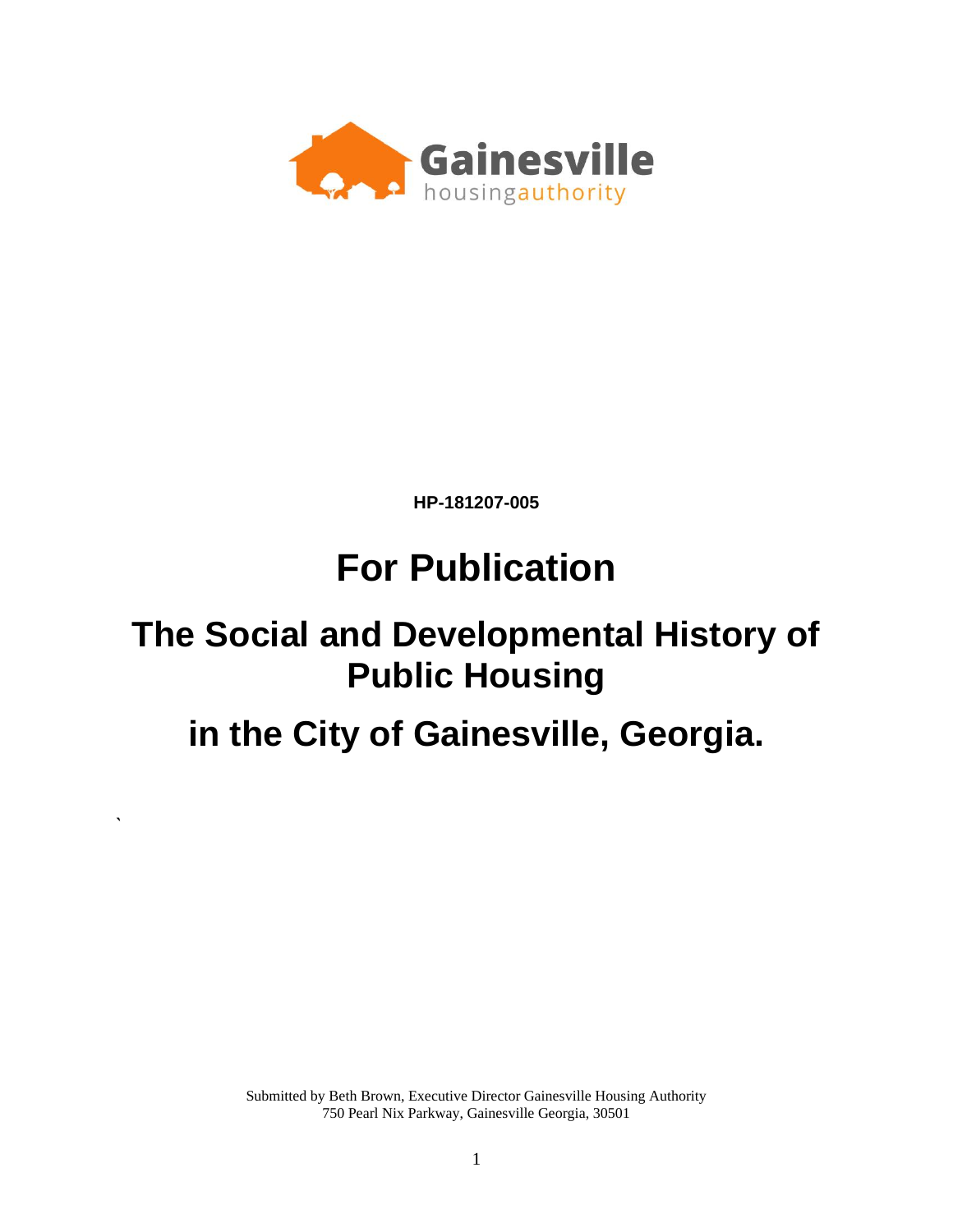#### **Social and Developmental History**

#### **of Public Housing in the City of Gainesville, Ga.**

Prior to World War II, the Gainesville, GA area existed much as it had when European settlers arrived in the late 1700s and early 1800s. Residents maintained a self-sufficient lifestyle, coaxing beans, grains, tobacco, cotton and corn from the rocky soil. Naturally secluded in the Appalachian foothills, the Hall County area was additionally insulated by a lack of infrastructure that would permit access to relatively close, higher-populated areas such as Atlanta or Athens. By the 1870s, railroads gained a foothold through the region, making it easier for farmers to deliver bulk farm crops such as cotton to markets faster and in greater quantity. By the turn of the 20th century, the Gainesville area's railroad-boosted economy brought a newfound prosperity. *(PHOTO #1: Gainesville 1909)*.

Little changed in the area over the next three decades. Then, in the wake of World War II, this agrarian lifestyle quickly ground to a halt. Still reeling from the Great Depression, the destruction of the tornado of 1936 *(PHOTO #2: Tornado)* and the calamitous implosion of the cotton farming economy, the Gainesville area suddenly found itself sliding from agricultural prosperity to a struggle for survival.

The high post-war birth rate further agitated the situation, and by the late 1940s, these elements had festered into a tangible dilemma: There were suddenly a lot more people than there was housing available for them. Additionally, with the cotton economy ruined, there was a severe shortage of cash and goods. While the Post-War era had brought manufacturing and distribution prosperity to much of the nation, the Gainesville area remained economically rooted to its agrarian lifestyle that had long since withered.

Available housing and the ability to afford it suddenly became a dire issue, and the area became increasingly dotted with substandard housing. *(PHOTOS # 3 and 4: Shack 1 and Shack 2).* Lacking insulation, adequate sewer, running water, and in many cases, electricity, these dwellings sat along dirt or gravel roads that turned to mires in wet weather.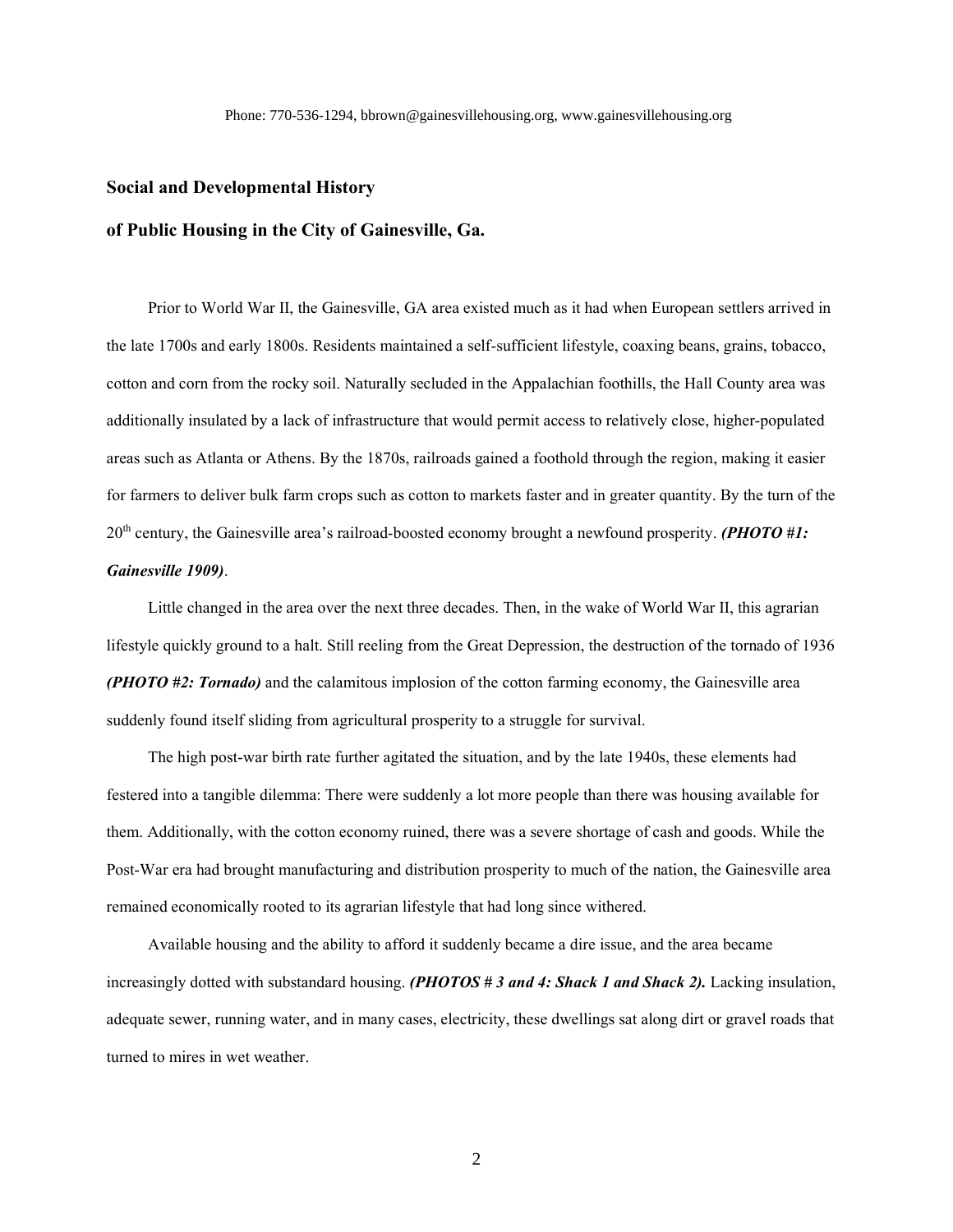The area's housing situation was so deplorable that, according to a 1950 federal survey, of 2,800 dwellings recorded in Gainesville, 1,600 (57 percent) were considered substandard.<sup>1</sup>

These conditions gelled into the public's general recognition of a need for more housing, and especially affordable housing. Other municipalities facing the same situation in Georgia had turned to federal assistance to help solve this problem; Gainesville followed the lead of those fifty-plus other Georgia towns and cities and applied for this assistance, too.

In accordance with the Housing Act of 1937, the city of Gainesville inaugurated the Gainesville Housing Authority (GHA) on August 15, 1949. *(PHOTO #5: First Step)* The GHA was the fifty-ninth housing authority in the state and then-Gainesville Mayor Bill Rogers framed the authority's challenge: "there are certain unsanitary or unsafe inhabited dwelling accommodations located within the city that should be eliminated and replaced with modern, safe, low-rent units."

Rogers appointed John W. Jacobs, Charles Hardy, Dr. Clarence Butler, Carl Romberg Sr. and Henry Washington as board members of the new authority. *(PHOTO #6: Board Members)* Activated by a federal lowinterest loan of \$70,000  $\sigma$  surveying and planning expenses, the board envisioned a modern efficient housing community in Gainesville, comprised of 700 household units.

Due to federal budget constraints, however, the proposed 700 units were slashed to 200 – of which 120 were then designated as "white" housing and 80 designated as "negro projects." Despite a general acknowledgement of the need for more area public housing, there remained some public skepticism that the units could be filled. But, any lingering doubt about demand for these new units was quashed, in early 1950, as 1,326 hopeful applicants applied for the 200 units available.<sup>2</sup> *(PHOTO #7: Survey)* Additionally, there was a sudden flurry of ideas on *how* the units ought to be designed and constructed. In December 1949, following the approved federal startup loan of \$70,000, the GHA called for public proposals and bids for the two-part project to be called Melrose Homes and Green Hunter Homes. By late 1949, over 80 diverse proposals were entered by builders, architects and developers. 3 *(PHOTO #8: Bids)*

<sup>1</sup> *The Daily Times,* Jan. 24, 1950, "Rotarians Here Hear USPHA Official Talk", regarding U.S. Public Housing Authority field economist Martin Handrick's report from 1950

<sup>2</sup> *The Daily Times*, May 4, 1950 "Survey Reveals Heavy Need for Low-Rent Housing Here"

<sup>3</sup> *The Daily Times*, Nov. 20, 1950, "Survey To Be Next Housing Move Here"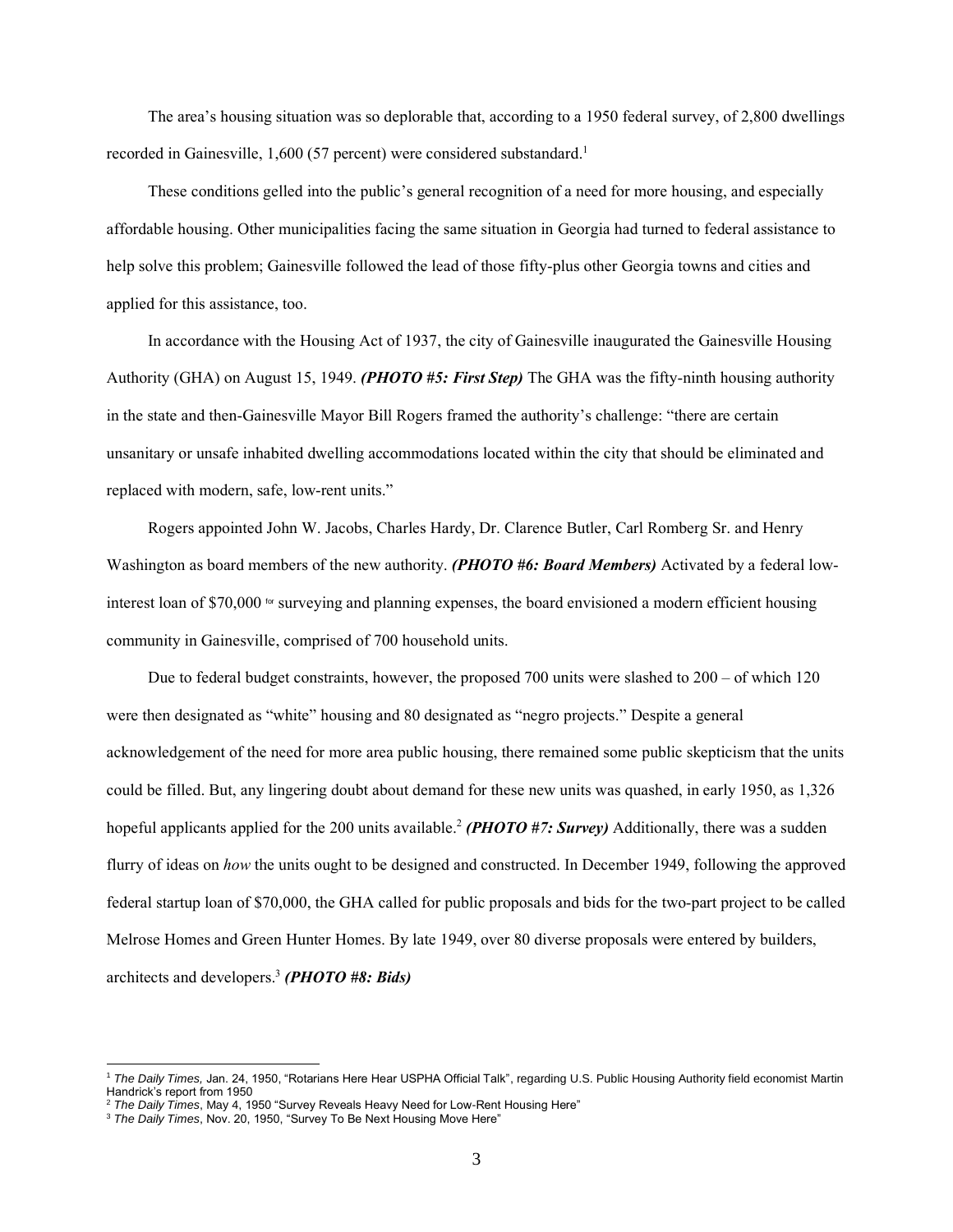Empowered by public support and a federal loan, the GHA moved ahead with plans for the 200 units, estimated for completion at \$500,000, (a figure that had been approved by the U.S. Public Housing Administration (USPHA) on Oct. 6, 1949). As an interesting footnote, later project estimates were adjusted from \$500,000 to \$2,000,000, a figure that was rejected by the USPHA. Ironically, later still, when the final costs were tallied at project's end, it did indeed cost almost \$2,000,00.

From the proposals received, the massive project was awarded, on January 4, 1950, to Atlanta architect William J.J. Chase, *(PHOTO #9: Architect Chase).* The Southern Construction Company started clearing the land and pouring foundations for the Melrose site in July 1951. The Authority then set resident income limits and standards in 1951, which specified that a family must have at least two members whose combined annual income does not exceed \$2,200. The family would be permitted to remain in the unit until its income exceeded \$2,750 annually. The admission maximum was set at \$2,750.<sup>4</sup>

As construction for Melrose got underway (*PHOTOS #10, 11, 12, 13, 14: Melrose Foundations, Melrose 9, Melrose 22, Melrose 14 and Melrose Truck)*, attention turned to planning for Green Hunter Homes which was the 80-unit "Negro Project" still in its planning phase.

The first requirement was removing nine existing dwellings that occupied a portion of the land where Green Hunter Homes would be built. These houses were auctioned off individually, with stipulations that buyers had to immediately remove them within days of the purchase. Several of these houses were dismantled into sections that were used "for remodeling, for chicken houses and for resale as used lumber." The houses sold at prices ranging from \$10.00 to \$187.50 per house<sup>5</sup> (PHOTO #15: See Nine Houses).

Green Hunter Homes were named after Green Hunter, a man regarded as "a leader among the colored people of the City of Gainesville and Hall County" 6 *(PHOTO #16: Green Hunter.jpg).*

As the Atlanta Street landscape changed, residents watched the coming apartment complex reshape the neighborhood.

Freddie Nicely was raised as a child in a house on Atlanta Street (beside current 'Pepper's Grocery') and she lived beside Green Hunter Homes for many years after its construction. She recalled that the apartments brought more improvements to the area than problems. She recalled Atlanta Street as a peaceful neighborhood.

<sup>4</sup> *The Daily Times,* Sept. 11,1951, "Authority Sets Income Limits"

<sup>5</sup> *The Daily Times,* July 9, 1951, "Nine Houses Sold: \$495"

<sup>6</sup> Resolution 80A, from *The Housing Authority of the City of Gainesville's Board Meeting Log*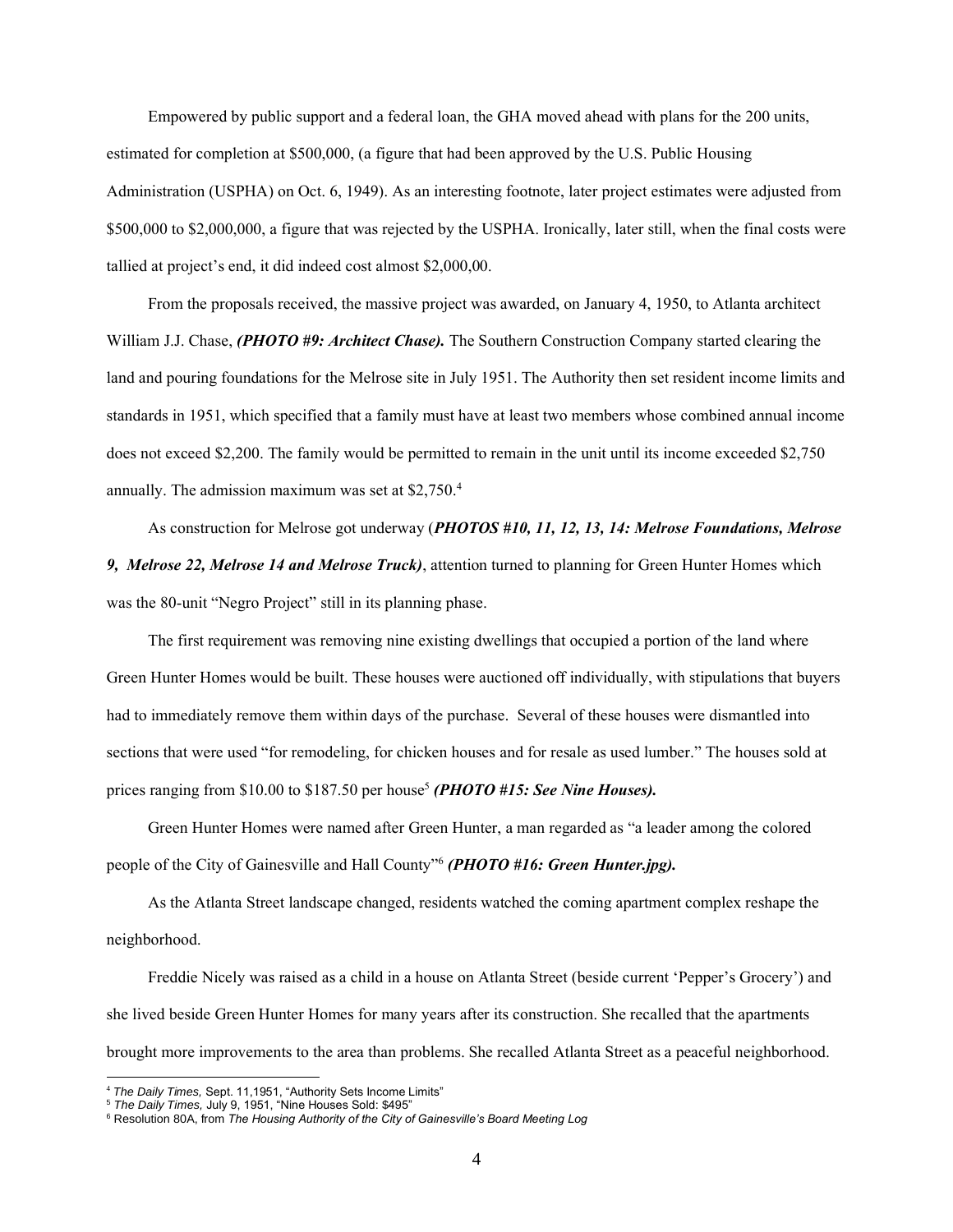Back in the 1940s and 1950s, a cluster of shops and businesses were located along Atlanta Street near its intersection with Athens Street – the main thoroughfare that led from Gainesville to Athens. This local strip was the community's gathering place for adults and children alike. Ms. Nicely learned to skate on Athens Street as a child, soon after it was paved, she said. She also remembers a popular 'peanut stand' she frequented, called "Cripple Willie's" (at the present location of the Kangaroo store), where residents would play "a piccolo" (jukebox) for a quarter, and "dance the jitterbug." *(PHOTO #17: Freddie Nicely) 7 .*

Ms. Nicely also recalled a general positive feeling regarding the announcement of the coming of Green Hunter Homes in the early 1950s. After all, few people disapproved of removing the dilapidated houses in the Atlanta Street area, because, as Ms. Nicely described, "some of them was rough." Additionally, there was no electricity in the neighborhood, and almost everyone used kerosene for heating and lighting. After a downpour the neighborhood roads were impassable. "If it rained, we had to walk in ruts where the cars had been," she said. The general condition of homes and roads improved gradually after the construction of Green Hunter Homes in the early 1950s, Ms. Nicely recalled.

At the time of construction of Green Hunter Homes, other aspects of living were not improved as quickly, but had ups and downs, as described by Ms. Nicely. For example, the overall relationship between whites and blacks – though occasionally tense – was generally respectful and cordial. Ms. Nicely recalled, though, on occasion, that the "the Ku Klux Klan would ride through, and Mama would get us in the house and close the doors and turn out the lights." As shared by Ms. Nicely, this sort of activity declined as black residents, who had had enough of such demonstrations, gathered together and met the KKK with resistance.

Overall, Ms. Nicely said that the racial tone was peaceful. "There wasn't many whites on Atlanta Street, except at one end. Everybody got along. We'd walk to school and back, over the Fair Street, and there wasn't ever any trouble," she said.

Ms. Nicely recalled that the nursery services at Green Hunter Homes (begun by the Junior Service League) were quite popular within the entire community. Two of her children attended this nursery, and she recalled being impressed with the facilities and the people running them. The focus of the nursery was solely on the children's best interest and not on any political or social issues, she said. *(PHOTO #18: Green Hunter Nursery)*

<sup>&</sup>lt;sup>7</sup> Interview with Freddie Nicely, Feb. 26, 2013, Gainesville, Ga.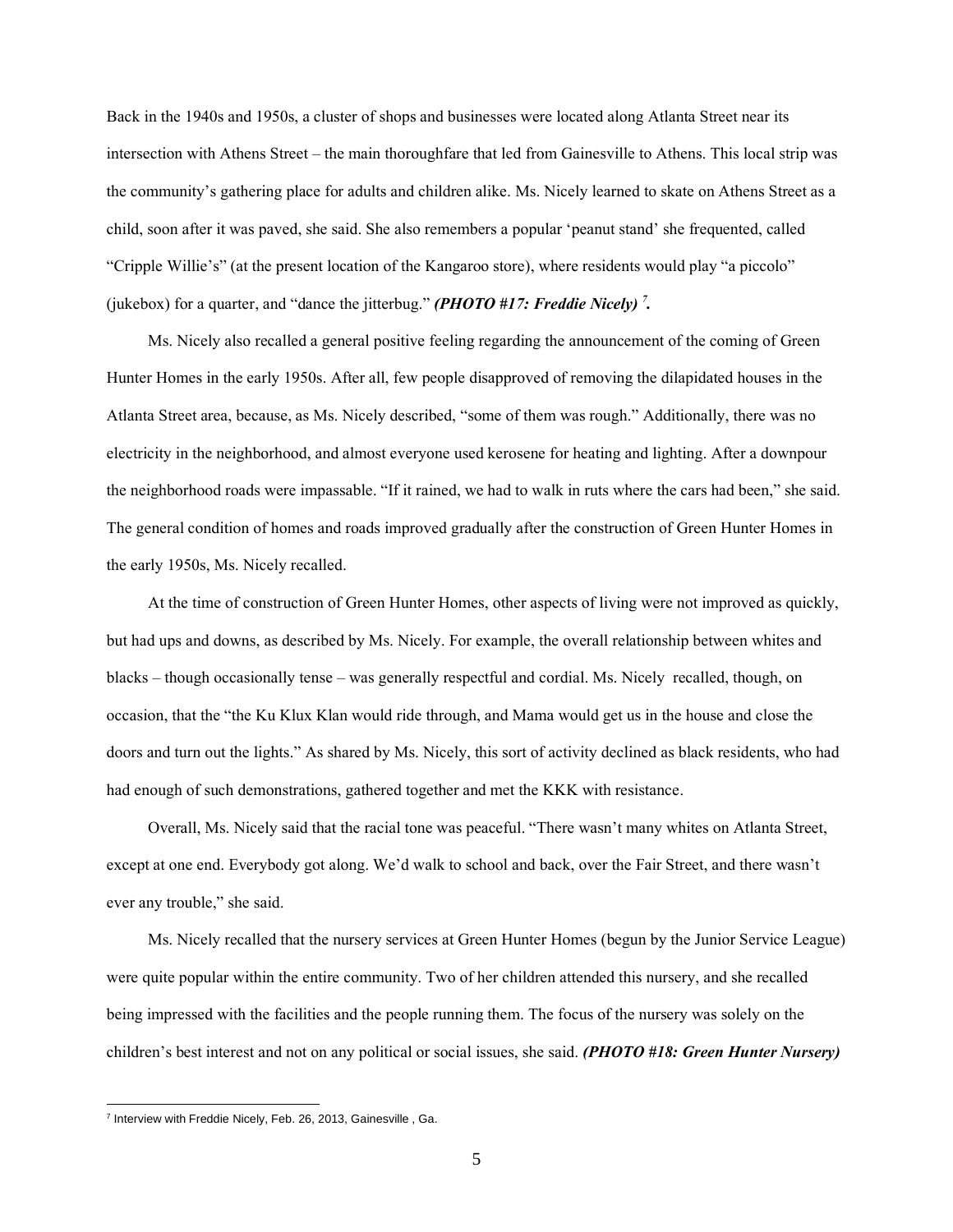As Public Housing became a reality in Gainesville, most were supportive of it – or at least acquiescent – though not everyone. As early as 1951, a group of citizens opposing public housing filed a legal challenge in the Hall County Superior Court. The plaintiffs, represented by attorney J. Ernest Palmour, requested a restraining order for further construction and a special hearing to determine if the city of Gainesville had acted within the law by establishing the authority. The plaintiffs contended that the City, in forming the authority, had acted illegally and unconstitutionally because it deprived plaintiffs "of their constitutional rights." Numerous neighboring property owners claimed that the project would cause their property "to decrease in value and be made less desirable for residential, church, and business purposes." After review, however, the Hall County Superior Court upheld the constitutionality of the housing authority's inception and denied any injunction to prevent further work. <sup>8</sup>

By April of 1952, 84 of the 120 units at Melrose Homes were spoken for, with the move-in set for May 1, 1952. As the project neared completion, the City of Gainesville eagerly watched. *(PHOTO #19: Inspection)*  The housing authority offices were located within the Melrose Homes site. Later that same year, the authority advertised to sell public bids for \$1,907,000 in bonds, to cover the costs of construction for the 200 units, backed by a federal loan that covered up to 90 percent of the initial cost.<sup>9</sup>

The authority again revised and made final adjustments to the income limits and rent policy in 1952, setting the maximum annual income of a family at \$3,500. Disabled veterans, families of veterans killed in the service, and families of other veterans and servicemen were awarded preference, and no boarders or 'roomers' would be allowed.<sup>10</sup>

At the time, *The Daily Times* ran an editorial that questioned the \$3,500 annual income level as being too prosperous to qualify as low income. They wrote in an editorial that such an income (\$3,500 annually) they could only interpret with some difficulty as "low income."<sup>11</sup> In following years, the annual income was again adjusted. A 1959 Rent Schedule, for example, specified a maximum annual income at \$3,600 (for a family with six minors) and set a \$1 per month charge for every additional \$60 of net annual income *(PHOTO #20: Early Rent Chart).*

<sup>8</sup> *The Daily Times*, unknown specific date 1950, "Both Sides Win, Lose in Court Hearing Here"

<sup>9</sup> *The Daily Times,* Sept. 17, 1952, "Gainesville Housing Authority Sets \$1,907,000 Bond Sale September 23"

<sup>10</sup> *The Daily Times,* Jan. 1, 1952, "Housing Authority Sets Admission, Rent Policy."

<sup>&</sup>lt;sup>11</sup> The Daily Times, Jan. 13, 1952, "Low Rent Housing and Private Industry"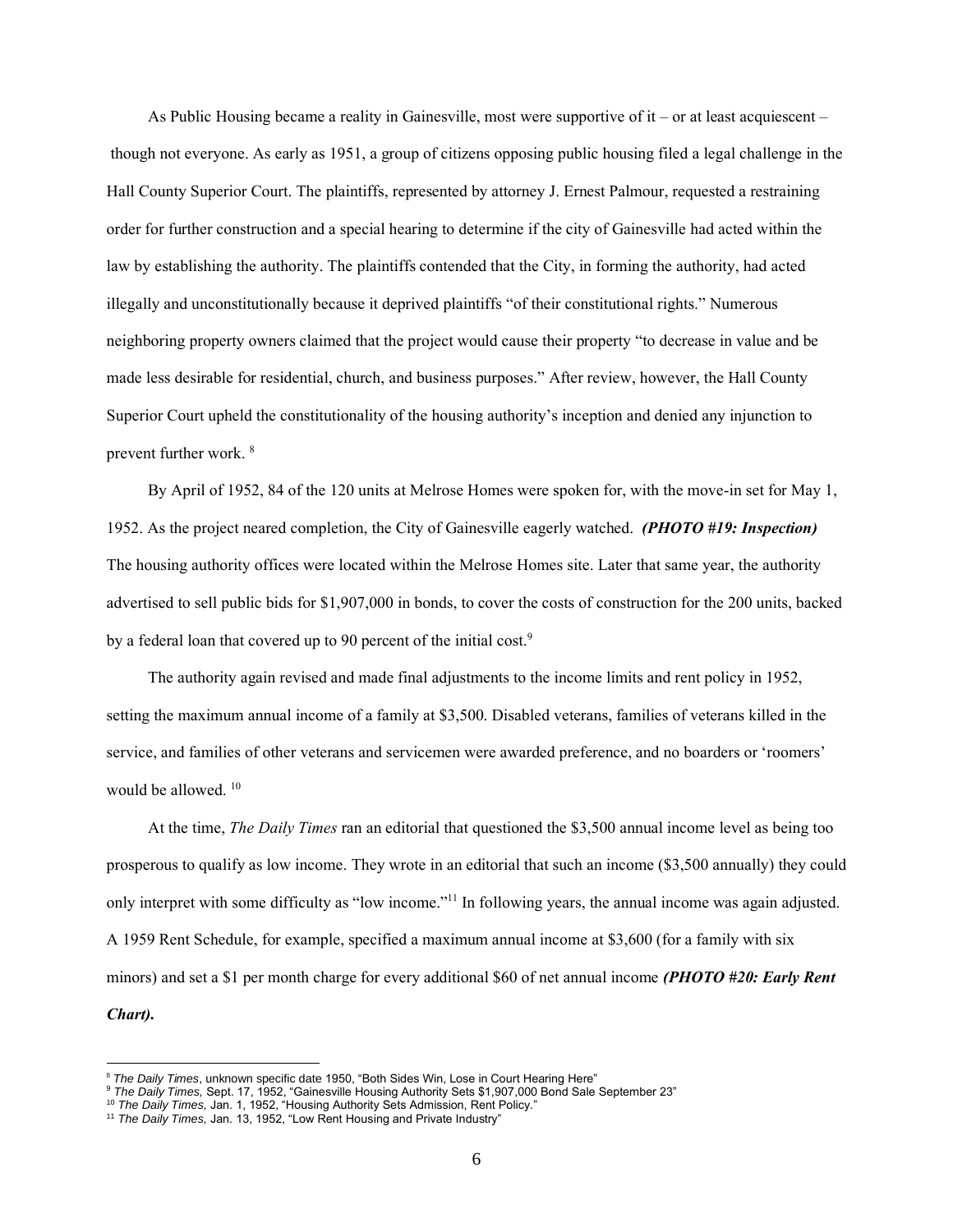The Melrose Homes complex was officially dedicated in April 1952 *(PHOTO # 21: Program 1)* with families moving in by May, 1952. Green Hunter Homes was beginning to be filled with residents by August of the same year.

By August 1952, public housing – which had been stalled by litigation the previous year when adjoining property owners claimed that public housing would lessen their property values – had an unexpected impact on the neighboring properties. A city ordinance that required any home within 200 feet of a city sewer be connected to the sewer caused "at least 30 homes" adjoining the public housing property to be connected to the sewer, and the city legally mandated additional plumbing improvements in another 60 homes.<sup>12</sup>

In February 1956, the USPHA approved funding for an additional 100 units, allocating \$20,000 for preliminary studies and planning. The new site would be divided into "50 white" and "50 Negro" low-rent housing units, with the latter adjoining the Green Hunter Homes. Thirty of these units would be located on what was currently a vacant lot, and 20 units would be located on the north side of Atlanta Street. The white units would be spread around the vicinity of Melrose Homes. Additionally, a change in policy now allowed single residents over 65 to dwell in the units.<sup>13</sup>

The two 50-unit sites were begun early May 1957, with the completion date set roughly at March 1958. The average monthly rent was \$18 for a family who earned an annual income of \$1,380 and had three minors.

Newspaper journalist Johnny Vardeman **(PHOTO # 22:** *Johnny Vardeman)* began his writing career at *The Daily Times* (later, *The Times*) in Gainesville in 1957, and he continues to write his weekly column there. Vardeman covered the city into the 1990s, first as a writer, then Managing Editor and later as Editor.

Mr. Vardeman recalls the beginning of Gainesville's public housing, when he said: "In the early days, there was a push for public housing, from business people and the Chamber of Commerce, who thought what kept a lot of industry out of the area was the lack of affordable housing." When this new housing came – and a workforce with it – the perception was that public housing was a place for families just starting out or for those suffering setbacks could temporarily gain a foothold, and then rise into better circumstances by the fruit of their labors *(PHOTO # 23: Gainesville 1950s).* Ideally, one day these public housing residents would own their own

<sup>&</sup>lt;sup>12</sup> The Daily Times, Aug. 17, 1952, "Housing Units Said Improving Private Homes"

<sup>&</sup>lt;sup>13</sup> The Daily Times, 1956, "Locations of 100 New Housing Units Listed"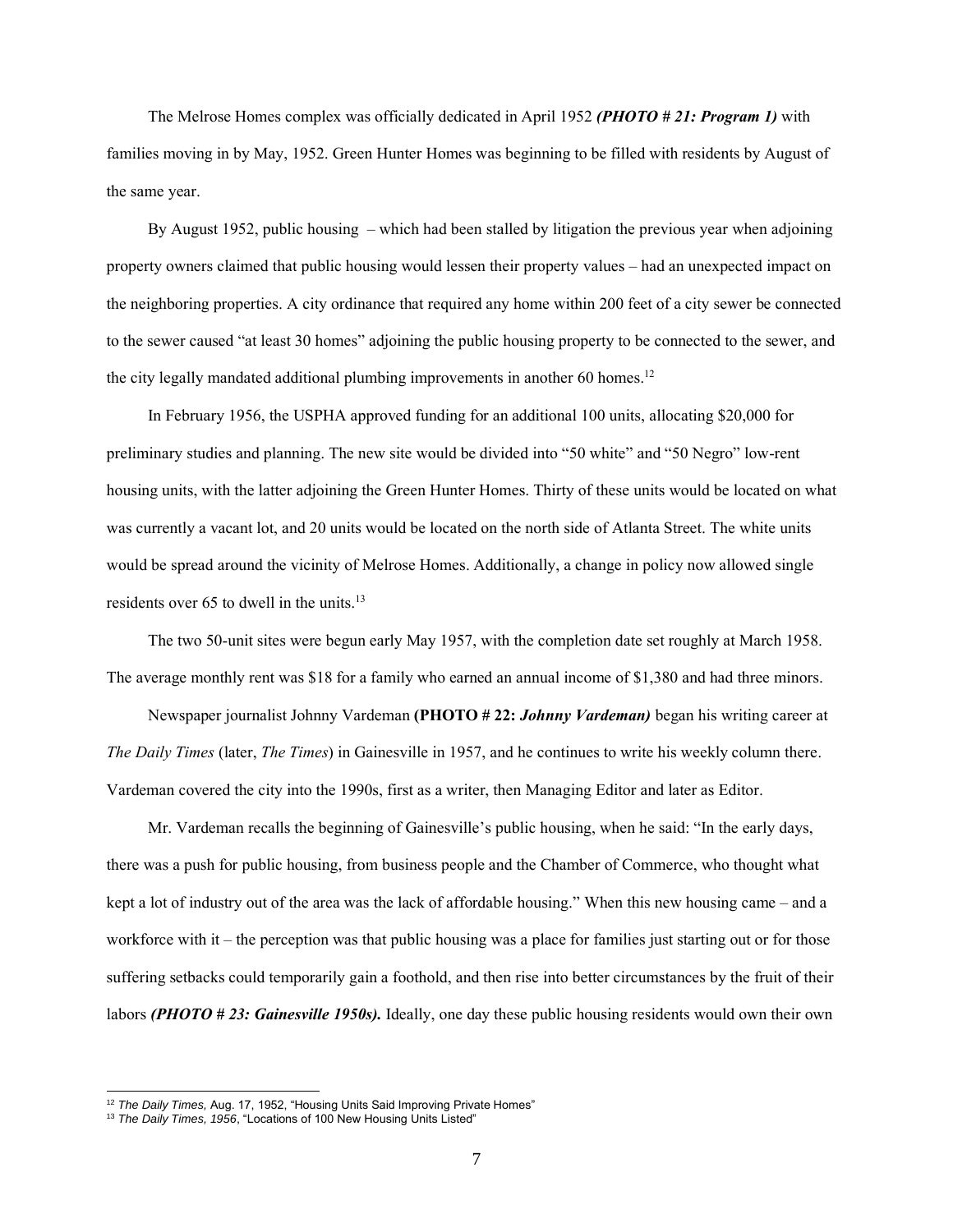home, and, perhaps, their own business. However, this perception of public housing as a benevolent 'hand up' would not last.

Much of what changed the positive perception of public housing could arguably be attributed to larger social changes in the nation in the early and middle 1950s. As the nation's public housing was originally established as segregated units, it became a visible focal point for desegregation, as did desegregation in all government-operated sectors (schools, public housing, government offices, etc.)

In the Gainesville area, residents recall the late 1950s as time of heightening conflict.

"There were a lot of people that resisted desegregation, especially in places such as schools and restaurants," Mr. Vardeman said. Ironically, though, it was the forced desegregation of the schools – perhaps the most visible and symbolic of places – that precipitated change. "Resistance softened gradually, and it was led by the schools," Mr. Vardeman said. While the bulk of resistance to desegregation came from the white populace, not all of it came from there. There was also resistance within the black neighborhoods, particularly those adjacent to the Green Hunter Homes area.

"Some felt it minimized their community, "said Mr. Vardeman. "They (the black community in Gainesville) had their own downtown. They had black-owned businesses, cab companies and even a blackowned theater. It (the results of desegregation) moved a lot of black businesses out, so there came to be some resentment toward it." According to *The Newtown Story<sup>14</sup>*, the black business community was substantial at that time. The book described: *"*Athens Street was the heart of black Gainesville since the 1920s." By the 1950s, a long lineup of black and black-oriented business fleshed out the business strip: "Chamblee's Drug Store, Clearview Restaurant, Carl's Spoon, Carter's Shoe Shop, Greenlee's Funeral Home, Mr. Morgan's little cleaning place, Daddy Poole's, Asberry's barbershop." The area even had its own all-black baseball team, the Gainesville Eagles, who played their games in cab driver Doc Harrison's field (near the site of today's Harrison Square Apartments).

By the early 1960s, in spite of a decade of turbulence, the public housing community was again in growth mode, this time adding 100 additional units. This growth included units at Tower Heights, a senior and disabled development near Gainesville's Alta Vista Cemetery **(PHOTO # 24:** *Tower Heights).*

<sup>14</sup> *The Newtown Story, One Community's Fight for Environmental Justice*, by Ellen Griffith Spears, 1998, published by the Center for Democratic Renewal and the Newtown Florist Club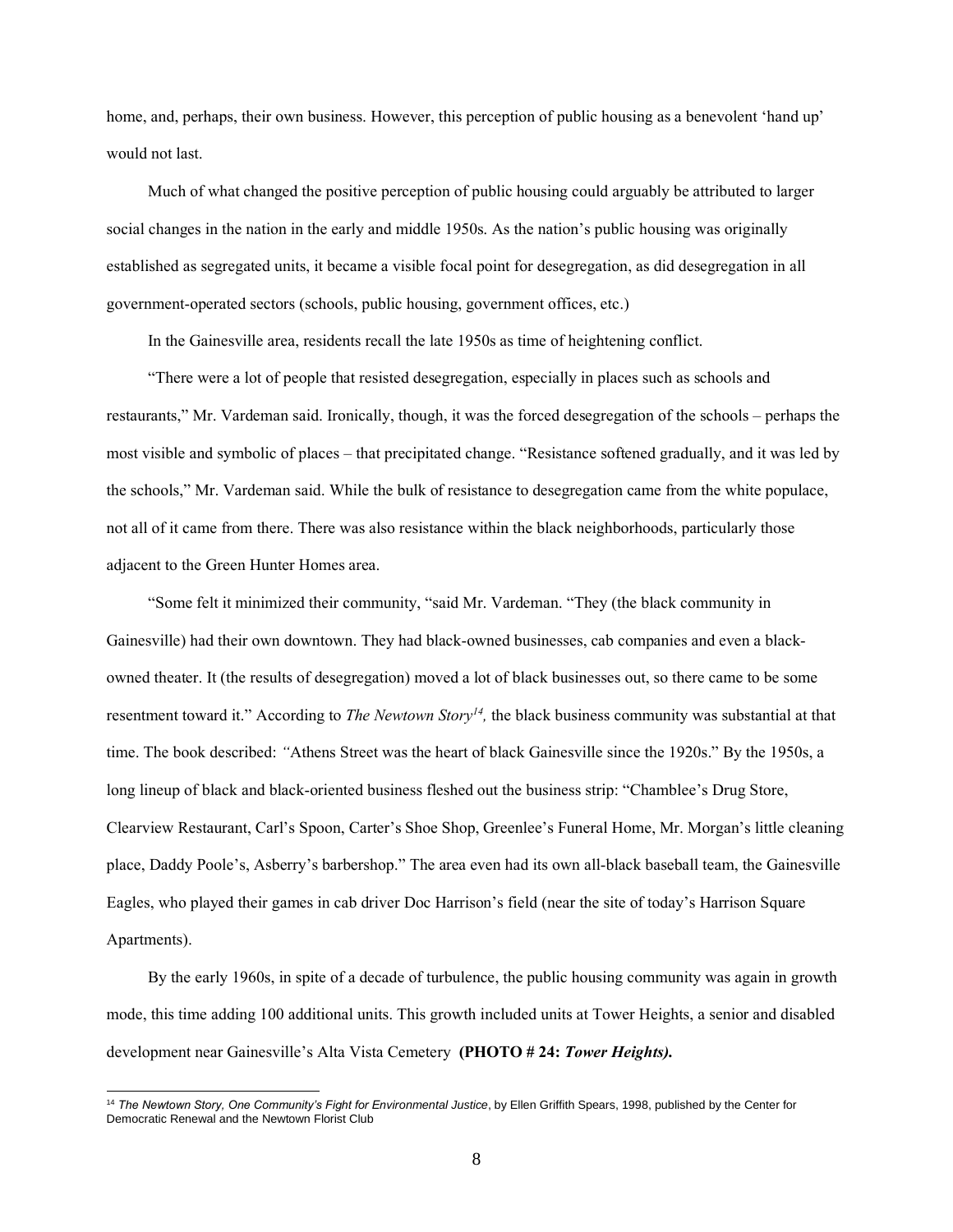In 1969, Congress enacted the Brooke Amendments (named after U.S. Senator Edward Brooke, which limited rents charged to public housing residents to 25 percent of a family's adjusted income. Like all housing authorities, the GHA was then required to admit tenants who could not pay rent, and was required to lower rent for many existing tenants.

The result of this legislation was substantial. Because of the consequent budget drops from flagging rent revenues and, maintenance and other general repairs were curtailed, and the physical aspect of public housing in Gainesville began to deteriorate. This, coupled with a shift of the public image of housing as a 'hand out', rather than a 'hand up,' gradually set in both a tarnishing of public housing and an actual decline in it physically. This cycle – and perhaps more importantly, the *perception* of it – gelled into the denigrated term of 'housing projects."

By 1970, as Georgia schools and public housing were fully desegregated, this perception of public housing continued to decline. "As time went on, and crime rates began to rise, people's attitudes changed," said Mr. Vardeman. During the 1970s, he recalled that the perception of public housing varied greatly – depending on the point of view of the speaker. "Some had a negative view of it. Some would be happy," he said, noting those in the latter group were usually the ones who lived there.*<sup>15</sup>*

The idea of public housing as a stepping-stone toward a better life galvanized into the notion of it as a breeding ground for poverty, complacency and dependency. Regardless of the social stigma, Gainesville's public housing survived, expanded and housed countless residents.

Public housing was not the only aspect of housing to suffer during the 1970s. Private housing also began a period of steep decline in the "Southside" area of Gainesville, as depicted by *The Daily Times* in a 1973 article "Home Sweet Home: As in the Slums of New York, home in Queen City is not always sweet."<sup>16</sup> This, in effect, became a self-propelled cycle in both public and private housing, wherein housing properties deteriorated, overhead escalated, rent income vanished and general public support trickled away with it.

Urban decay throughout the 1970s was rampant in Gainesville just as in much of the country as fuel shortages, mistrust in government and widespread drug use became epidemic. Public housing often bore the brunt, in the public mind, of such unwelcome sweeping changes.

<sup>&</sup>lt;sup>15</sup> Interviewed Feb. 28, 2013, Gainesville, GA

<sup>16</sup> *The Daily Times,* April 16, 1973, "Home Sweet Home: As in the Slums of New York, home in Queen City is not always sweet"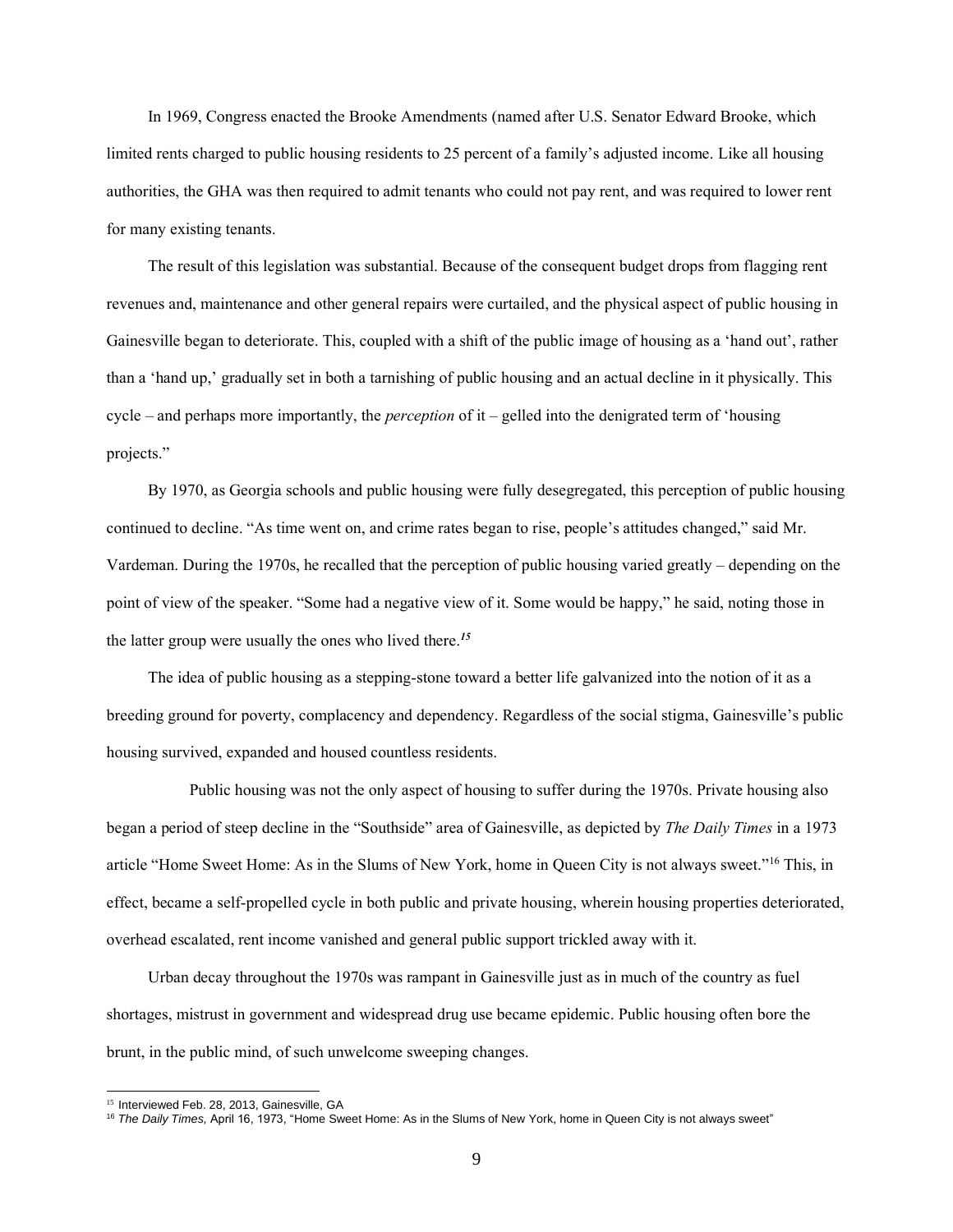As conditions worsened, neighborhood groups comprised of public housing residents and other concerned citizens arose to speak against them. While their efforts brought attention to the problem, the cycle was entrenched and would last for decades. Through it all, however, the demand for housing grew exponentially.

To accommodate this need, units were developed in the early 1970s. Seventy-five units were constructed across from the old Butler Gym off Old Athens Highway (Harrison Square Apartments), and 25 additional units built across from the current location of Northeast Georgia Medical Center (Jesse Jewell Parkway Apartments). **Section 8**

### In order to offset the public housing slide, *The Housing and Community Development Act of 1974* brought sweeping changes, providing Georgia with a completely different type of low-income housing program called *Section 8*. This new federal program subsidized low-income family rent to help them afford housing in the private market. *Section 8* made up the difference between what low-income households could afford and the fair market rent. Under this program, very few housing authorities in Georgia were allowed to administer their own program. Consequently, the State of Georgia created the Georgia Department of Community Affairs, the primary Administrator for the *Section 8* Program for Georgia.

In 1980, the City hired Gould, Sumney and Brown of Chicago to conduct interviews with 2,400 families living in Gainesville's older and more dilapidated homes. The firm concluded that, of the 2,400 people interviewed, nearly half (1,300) were potential applicants for public housing. According to an article in *The Times* the survey revealed that 60 percent of those interviewed have higher incomes than the per-family average in the South – a ironic twist that led some to believe that government math, while often "yielding manifold social benefits," also led to "wild government spending and bureau budget-packing."<sup>17</sup> Much of such negative public perception shaped in the 1970s and 1980s persists, and with it, paradoxically, does a need for additional public housing.

In subsequent years, the Gainesville Housing Authority added more units as budgets permitted and in time grew from the 200 original units into the 495 today. While the original units were almost exclusively comprised of black and white residents, the trend toward a new demographic emerged in the early 1990s. This

<sup>&</sup>lt;sup>17</sup> The Times, Gainesville Ga. May 7 1980, "Gainesville's Public Housing Requirements"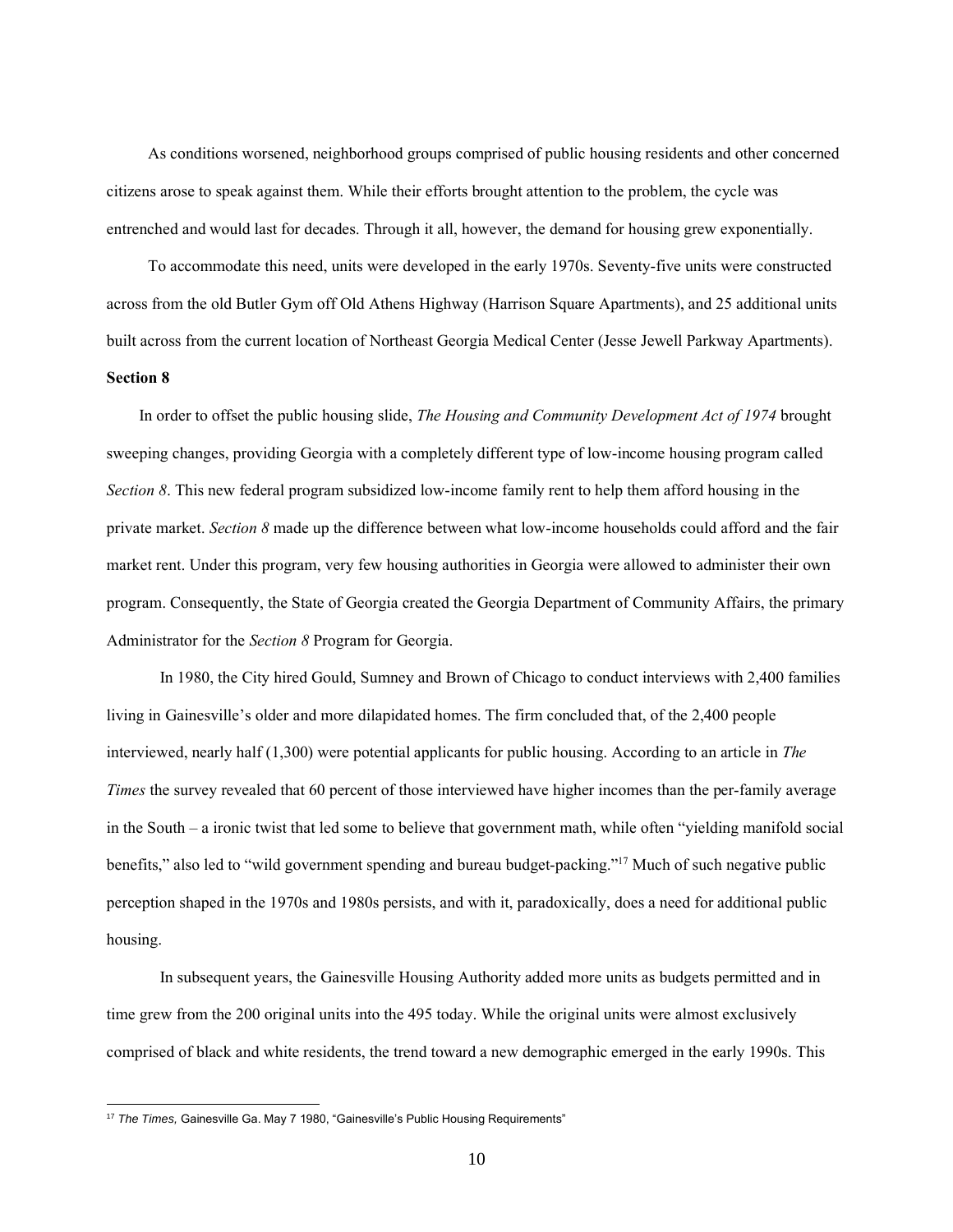new shift materialized as the poultry industry and related industries in Northeast Georgia began employing a high percentage of labor from countries in Central and South America. This influx of reliable labor brought a boon in meat processing, as well as construction, landscaping, food preparation and other employment. While this proved an ideal arrangement for those seeking work and local businesses eager for the resource, it put a strain on the local housing market – especially low-income housing. As pressures mounted, local hostilities arose and Hispanic gang activity surged through the latter 1990s into the early 2000s.

Gradually, however, gang-related activity greatly diminished as acceptance and acclimation between cultures occurred.

At the time of this writing, the demographic makeup in Gainesville's public housing is roughly 62 percent Hispanic residents, 28 percent black and 10 percent white.<sup>18</sup>

Economically, most of today's residents are on fairly equal footing, with the average household income at about \$12,547. (Federal Poverty Guidelines<sup>19</sup> consider a 3-person family with an annual income of \$19,090 or less as living in poverty. Over 46 million people (roughly 15 percent of the population, live in poverty conditions according to 2012 Census Bureau figures.)

Despite federal budget cuts and other challenges, the Gainesville Housing Authority continues to thrive in its seventh decade. One strategy for survival that has proven successful is based on the effort to foster community partnerships wherein all partners benefit. For example, the RISE program (Real Interactive Summerlearning Experience) was launched in 2011 in partnership with Brenau University and others. *(PHOTO # 25: RISE)* Community support is key to RISE. Children receive daily snacks and a healthy lunch from the Georgia Mountain Food Bank. Gainesville City Schools provides transportation. United Way helps with funding. The THINK program gets teen males involved as teaching assistants. The RISE Camp includes "Fun Fridays," where students participate in cultural field trips at diverse sites like the Interactive Neighborhood for Kids, Quinlan Visual Arts Center, Elachee Nature Science Center, Brenau University's Sports Complex and Gardens on Green. During the 2012 maiden year of RISE, there were 17 students participating. To document student progress, students are pre and post-tested. In 2012, scores show that 89% increased their instructional learning level in

<sup>&</sup>lt;sup>18</sup> Gainesville Housing Authority records

<sup>19</sup> *2012 Federal Poverty Guidelines* (FPG) annual income levels are published in the Federal Register of January 26, 2012, Volume 77, Number 17, on pages 4034-4035.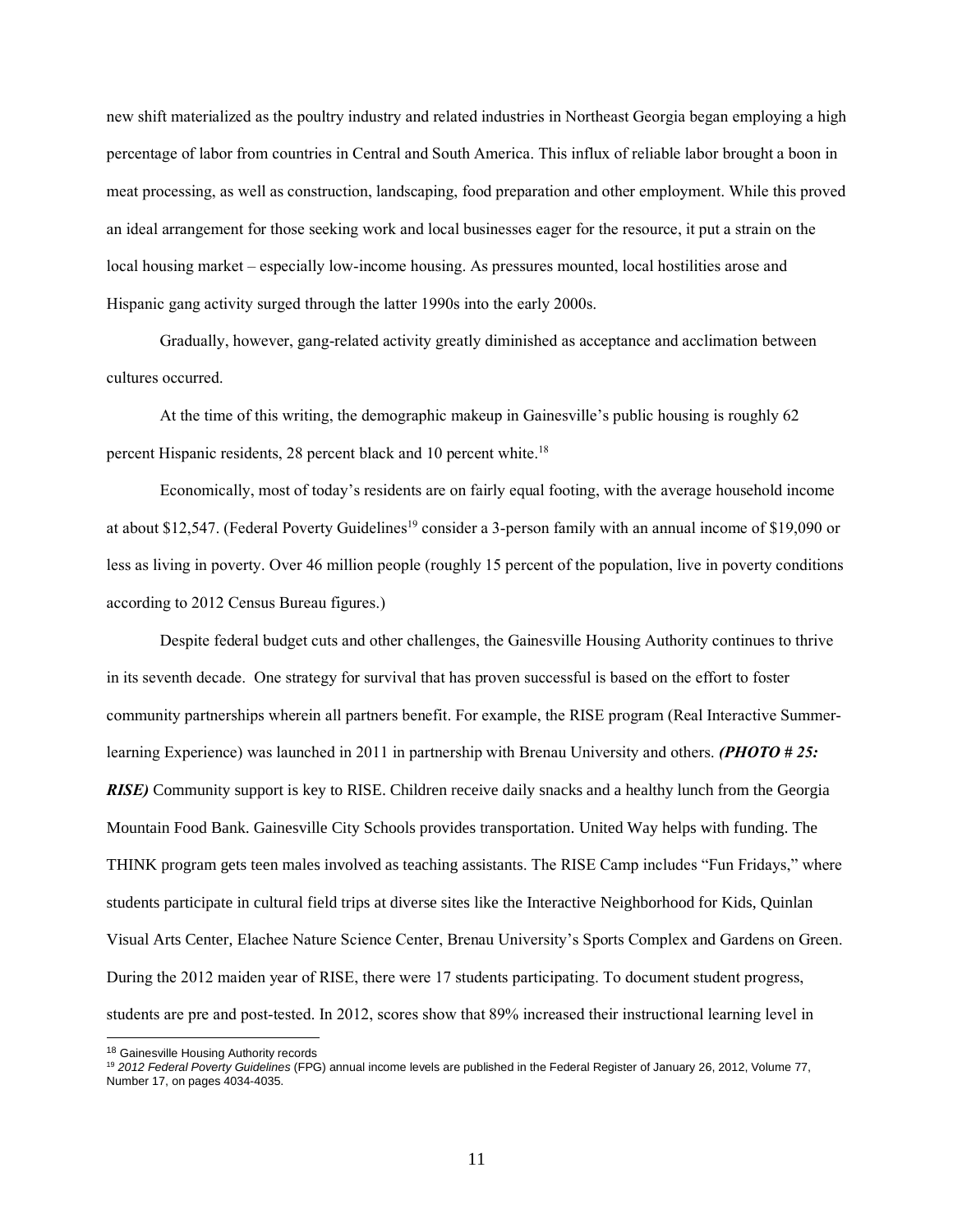reading and average math scores increased from 52% to 82% over the nine-week program. By 2013, RISE attendance swelled to 40 students. In 2014, RISE had expanded to 75 students split across two campuses.

RISE is just one example; there are many equally successful programs founded on the basis of community partnerships. Other examples include the after-school homework program, founded in 2008 in partnership with the Free Chapel and the GHA in which resident children attend study sessions in math, reading and art. The program is equipped with volunteers from high schools and colleges. The sessions run Tuesday and Thursday in GHA community centers (which means children do not require transportation to get to these programs). Additionally, the GHA has partnered with the Quinlan Visual Arts Center to provide free art classes for our resident children and for our seniors and disabled population. The Gainesville Fire Department and Brenau University's Nursing Programs also provide workshops on home safety and health. *(PHOTO # 26: Tower Heights* 2). In another example, book bags and school supplies were provided to the authority's school age children (almost 500) through community donations. Also, local churches facilitate weekly homework sessions, guitar lessons and ESOL classes. The Hall County Health Department also presents health classes to residents, as does the Georgia Legal Services Program. Community gardens were added to several sites by the Hall County Master Gardeners, the Hall County Extension Office and the Georgia Botanical Gardens. *(PHOTO # 27: Community Gardening).* In addition, programs like Awaken led a group of up to 150 resident children with after-school homework help, mentoring and field trips offsite to cultural and informative locations.

#### *(PHOTO # 28: Awaken)*

Furthermore, in GHA's computer labs, other partners such as the Women's Clubs and Scholastic Reading Programs offer reading classes. Residents can also access reading and math programs, job searches, resume writing, job skills building programs, money management, access e-mail and government information websites, including community safety and healthcare information and services.

 Today, Gainesville Housing Authority (like other Housing Authorities nationally) is an independent corporation authorized by enabling Federal legislation and created in accordance with the Housing Authorities Law of the State of Georgia. It operates under the supervision of the U.S. Department of Housing and Urban Development. Evaluated annually through the Public Housing Assessment System (PHAS) – a method used by HUD for judging the successful operation of a housing authority, GHA scores a Standard Performing status for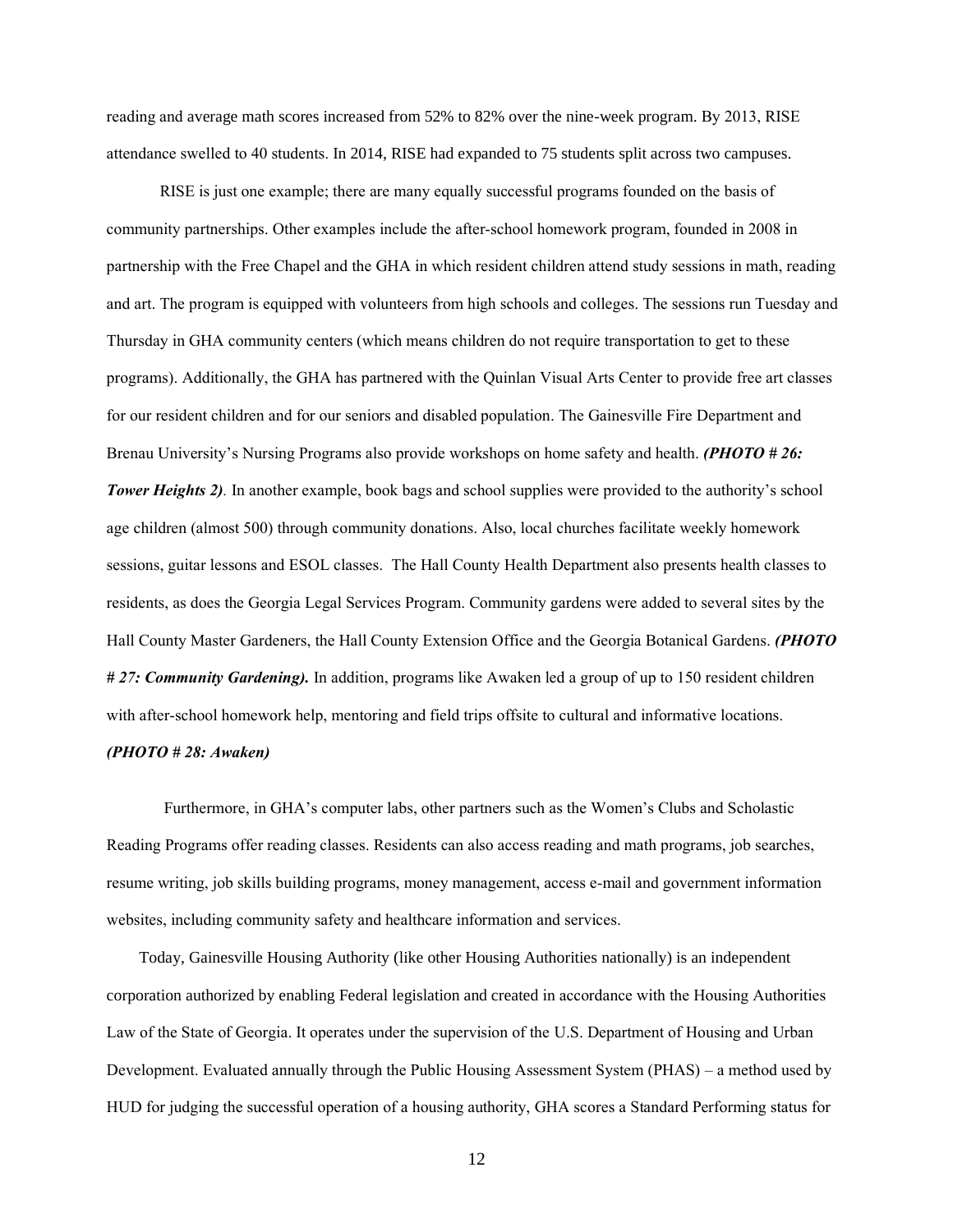the Public Housing Programs. Everyong Because of this score, the Housing Authority is more likely to be eligible for grants from Federal & State sources. Many of the award-winning programs that enhance the lives of GHA residents are funded through such sources. [II] In the 2013 annual review, HUD rated GHA as 'Top Performer."

 Being rated as a top performer is a great success, but what is it like actually living in Gainesville's public housing community? While admittedly limited, this report may at least suggest a idea of living in local public housing. Through this sketch, the report concludes the overview of the social and developmental history of public housing in Gainesville with the observations from residents compiled from a 2011 survey conducted in Green Hunter Homes on Atlanta Street.

 Today, the Green Hunter Homes site has 131 units, which is 50 more than the original 80 units built in the early 1950s. Of the 128 occupied units, residents from 105 participated in the survey. Regarding length of time of residence, nearly 60 percent had lived there 2-3 years; 18 percent had resided there 4-5 years and 14 percent were there 6-9 years and about 10 percent had resided there ten years or more.

 Most lived in a two-bedroom apartment, followed by 32 percent residing in three-bedroom apartments. The lowest percentage for surveyed residents was for the five-bedroom units, with only 3 percent occupying them.

When asked what they liked best about their housing community, most agreed the affordability followed by the proximity to important sites such as banks, churches and shopping. Additionally, the community was noted as being 'family friendly' and also that the neighborhood was on located on a convenient bus route.

When asked what they liked least about their housing community, the chief complaints were the lack of central air conditioning, the level of noise, no personal yard space, little storage space, size of apartments, the need for more parking and transportation, too few parks and recreation, and too few amenities within walking distance.

When asked about using the City of Gainesville Park and Recreation Programs (sports and after-hour programs), only 28 percent of respondents said they used the services, while the others did not, citing lack of transportation and hours of the offerings as reasons they did not use the services.

At the time of the survey, about 16 percent of families had Internet access, while 84 percent did not. However, 62 percent of the families had cable TV versus 38 percent did not. About half had the regular use of a car.

13